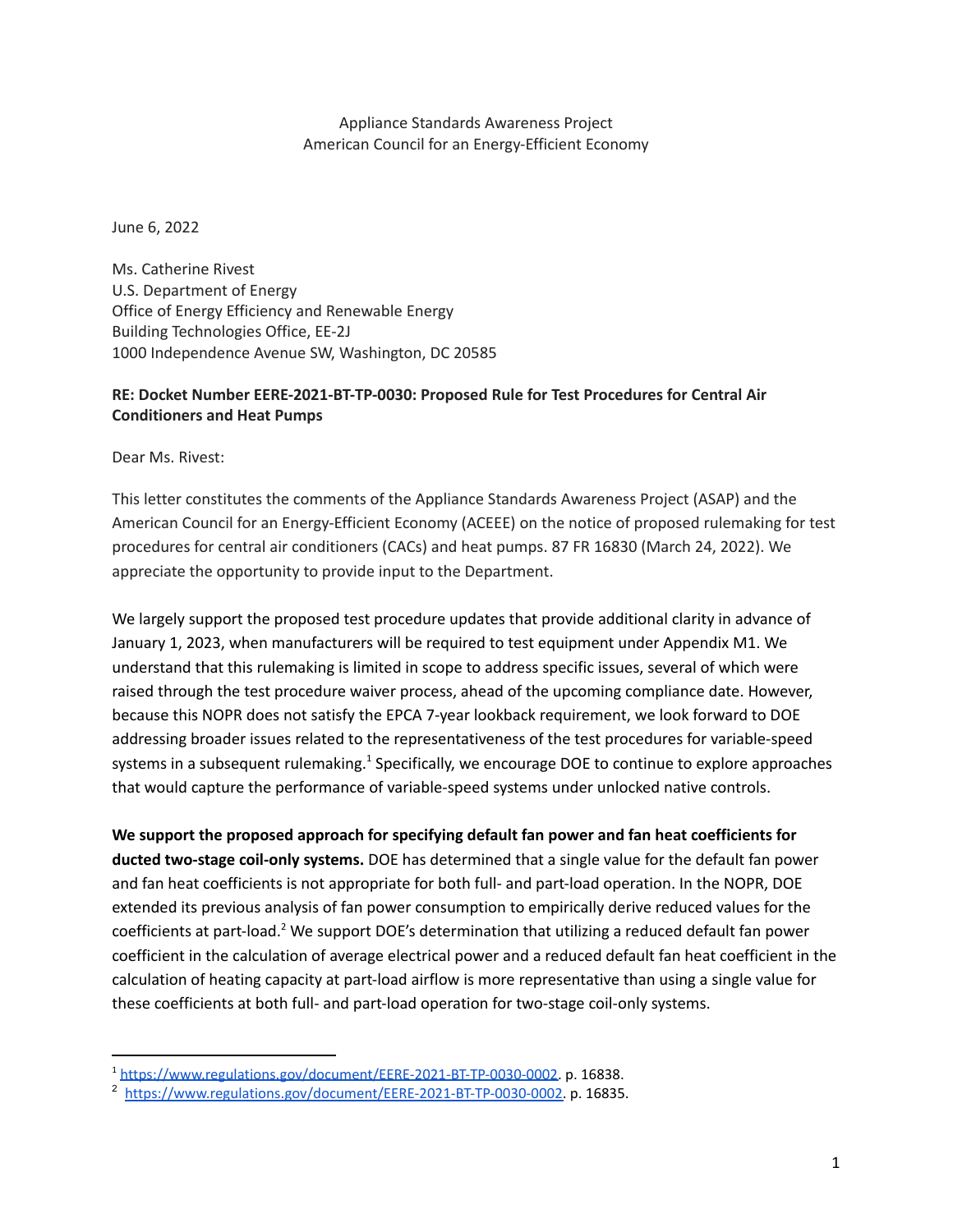**We support the incorporation of test provisions for variable-speed coil-only (VSCO) units, with specific provisions for variable-speed communicating and non-communicating systems.** As made clear through manufacturer test procedure waiver petitions, the current test procedure includes provisions for coil-only units that may not be appropriate for variable-speed units. We support incorporating provisions for testing VSCO units and DOE's effort to ensure that the test procedures reflect differences in system control architecture between communicating (where both the outdoor unit and indoor coil communicate with each other to control both the variable-speed compressor and multi-speed indoor fan) and non-communicating systems.

DOE proposes to align the requirements for minimum air volume rate between two-capacity and VSCO units (for both communicating and non-communicating systems). <sup>3</sup> However, DOE proposes to limit use of varying compressor speed to communicating systems only, since the more sophisticated control systems are capable of modulating compressor speed. For non-communicating systems, DOE proposes that the control system would be provided with a control signal to indicate high- or low- stage compressor operation, with no intermediate stage operation. <sup>4</sup> We believe that the hybrid approach for non-communicating systems makes sense, as non-communicating systems have characteristics of both variable-speed and two-stage systems due to limitations of the less sophisticated control systems.

DOE also mentions that in a separate rulemaking the Department would consider if manufacturers should certify whether a VSCO rating is based on communicating or non-communicating controls. We would support the certification of this information to DOE (also made public through the Compliance Certification database), and we encourage DOE to finalize all pertinent certification provisions for CACs and heat pumps as soon as possible.

## **We encourage DOE to clarify the proposed definition of** *variable-speed communicating coil-only central air conditioner or heat pump***.** In the NOPR, DOE proposes the following definition:

*Variable-speed Communicating Coil-only Central Air Conditioner or Heat Pump* means a variable-speed compressor system having a coil-only indoor unit that is installed with a control system that:

(a) Communicates the difference in space temperature and space setpoint temperature (not a setpoint value inferred from on/off thermostat signals) to the control that sets compressor speed; (b) Provides a signal to the indoor fan to set fan speed appropriate for compressor staging; and (c) Has installation instructions indicating that the control system having these capabilities must be installed.

<sup>4</sup>DOE explains that it could not determine from the waivers for non-communicating systems how compressor speeds are set to match the internal building load, only that "compressor speed varies based only on controls located on the outdoor unit." It seems that, here, DOE has written the test procedure broadly, to allow the outdoor unit and/or the indoor unit to be provided with a control signal. <sup>3</sup>DOE proposes that all VSCOs, regardless of communicative capability, would be tested using the cooling minimum air volume rate for the cooling minimum, heating minimum, cooling intermediate, and heating intermediate tests.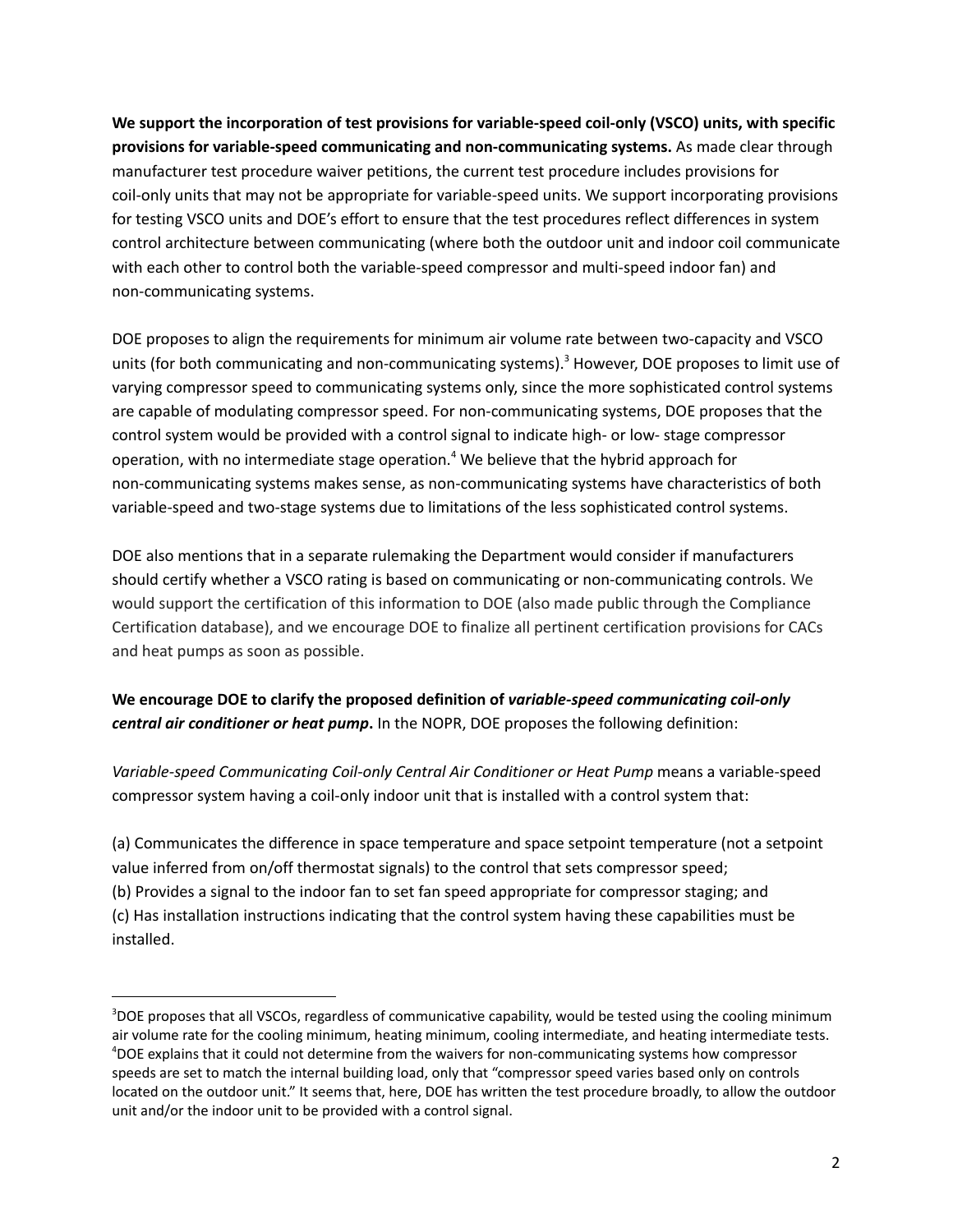As written, part (c) of the proposed definition seems to suggest that the referenced installation instructions are those of the control system. This ambiguity was acknowledged by DOE during the April 18, 2022 public webinar.<sup>5</sup> We therefore encourage DOE to revise the proposed definition to clarify that the installation instructions refer to those of the indoor unit (not of the control system).

**We support DOE's proposal to require coil-only representations for space-constrained units.** DOE received multiple test procedure waiver petitions from manufacturers of space-constrained CAC outdoor units that requested relief from the coil-only certification required for split systems. In these cases, the petitioners stated that their outdoor units are intended to be sold exclusively with high-efficiency blower-coil indoor units.

However, DOE discovered cases where outdoor units designed for space-constrained applications were being sold without a blower-coil indoor unit, and therefore will be paired with an indoor unit of unknown efficiency, which may include a fan that is less efficient than the ECM fan included as part of the blower-coil rating for space-constrained systems. DOE concluded that waiving the coil-only rating requirement for these systems would be inappropriate because the blower-coil rating may be based on a high-efficiency indoor unit that is not what would be paired with the outdoor unit in the field. We therefore support DOE's proposal to not waive the coil-only rating requirement for space-constrained units.

**We support DOE's proposed clarifications regarding the regional standard requirements.** The proposed amendments to 10 CFR 429 codify guidance that DOE issued in December 2021. The regulatory text would now explicitly reflect that a model of outdoor unit may only be certified as compliant with a regional standard if all individual combinations meet the regional standard; this must include at least one coil-only combination that represents the least-efficient combination distributed in commerce with that outdoor unit. We believe this updated text reflects the intent of the standards and the work of the ASRAC working groups on regional standards enforcement and central air conditioners and heat pumps.<sup>6</sup>

**We encourage DOE to investigate more representative test procedures for variable-speed CACs and heat pumps for a future rulemaking.** In the NOPR, DOE acknowledged that the current test procedures may give manufacturers "too much flexibility in specifying fixed settings of the compressor and indoor fan for testing without requiring the selected settings to be demonstrated using native control testing."<sup>7</sup> The current test procedure fails to capture the impact of controls on the performance of variable-speed equipment; it instead only reflects performance under fixed compressor (and fan) speeds, which we do not believe is representative of an average use cycle. A March 2020 International Energy Agency (IEA) report summarizes the problematic nature of testing variable-speed systems under test settings rather

<sup>5</sup> [https://www.regulations.gov/document/EERE-2021-BT-TP-0030-0007.](https://www.regulations.gov/document/EERE-2021-BT-TP-0030-0007) p. 33.

<sup>6</sup> <https://www.regulations.gov/document/EERE-2011-BT-CE-0077-0070> ;

<https://www.regulations.gov/document/EERE-2014-BT-STD-0048-0076>

<sup>7</sup> <https://www.regulations.gov/document/EERE-2021-BT-TP-0030-0002>. p. 16838.